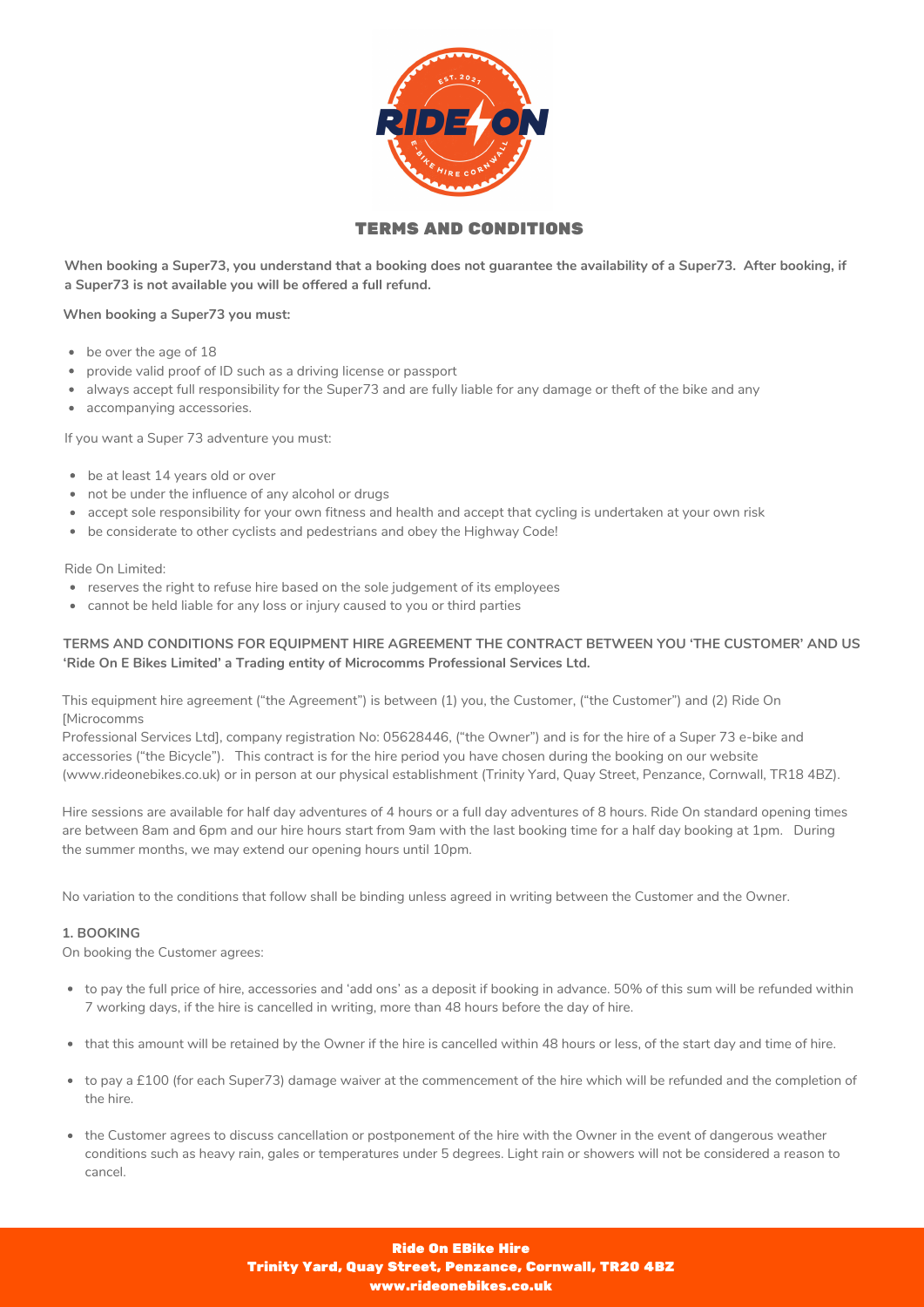

- booking a Super73 does not guarantee its availability, specifically in the event of theft or damage. In these circumstances a 100% refund will be given.
- anyone who rides a Super73 will be at least 14 years of age, and those under 18 years of age will be accompanied by a parent or guardian.
- the Customer's rental period ends at the agreed time, even if the Super73 is collected late at the start of the hire period.
- the Owner's payments provider will temporarily hold the details of the payment card used by the Customer. In the event of  $\bullet$ loss, damage, or late return of the E-Bike, the Owner shall be entitled to charge the Customer (see details below).

### **2. COLLECTION**

Before the hire period, the Customer agrees:

- to provide proof of ID, e.g. driving licence, passport, national ID.
- to undertake and listen to a basic safety briefing, which will familiarise the Customer with the use of the E-Bike, particularity the electric assist technology, battery charge display, power-modes, brakes and Super73 app.
- to hire a helmet, if the Customer does not have their own, which must be worn at all times whilst cycling during the hire.
- to sign the Ride On Waiver and Release document.
- the Owner, or its employees reserve the right to refuse the hire of a Super73 at their sole discretion.

# **3. USE OF A SUPER73**

During your hire adventure, the Customer agrees:

- to stay within the confines of the dedicated range (geofence) that will be indicated at the start of your hire.
- that cycling on public highways and cycle routes carry risks that cannot be managed by the Owner that may result in severe injury, including but not limited to spinal or head injury of which Ride On accepts no responsibility.
- to not undertake racing, stunts, tricks or any behaviour that may endanger the hirer or damage the Super73.
- to never submerge the Super73 motor or any components in water.
- the Super73 battery and motor have distance limitations and therefore it is the Customer's/Hirers responsibility to understand these limitations and, act and return the bicycle to the Owner accordingly.
- to understand the functionality of the Super73 App which will assist with guidance and bike performance throughout the duration of the hire. The App can be downloaded in advance from Super73 ad is compatible with Apple IoS & Android.
- that they shall not use the Super73 under the influence of alcohol or drugs.
- that if they are hiring a surfboard rack, it is intended for surfboards only.
- If any component becomes defective, the Customer will contact the Owner immediately and arrange pick up, replacement or repair as soon as is practically possible.

## Ride On EBike Hire Trinity Yard, Quay Street, Penzance, Cornwall, TR20 4BZ www.rideonebikes.co.uk